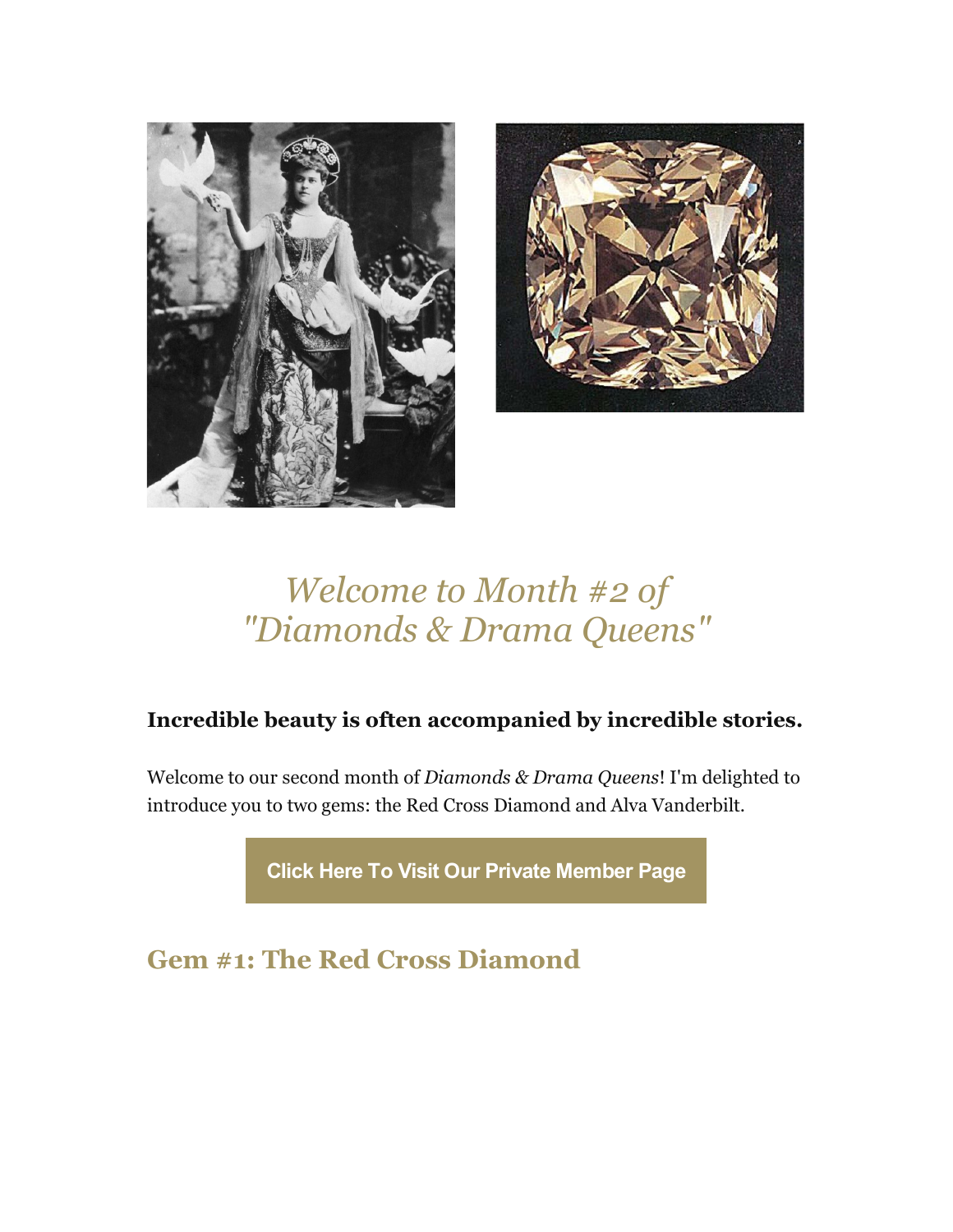

*Intro images: Alva Vanderbilt and the Red Cross Diamond Above: The Red Cross Diamond*

Our *Diamonds & Drama Queens* pattern for November is inspired by the **Red Cross Diamond**, an enormous 205.07-carat, cushion-shaped, brilliant-cut canary diamond.

The Red Cross is the 4th largest yellow diamond in the world. It was auctioned by Christie's of London in 1918 to benefit the British Red Cross Society. Its name is also appropriate since the diamond displays a very clear cross pattern from the table view.

It's believed that a member of a European royal family bought the Red Cross that day in 1918, that it changed hands several times, and eventually came into the possession of an American businessman.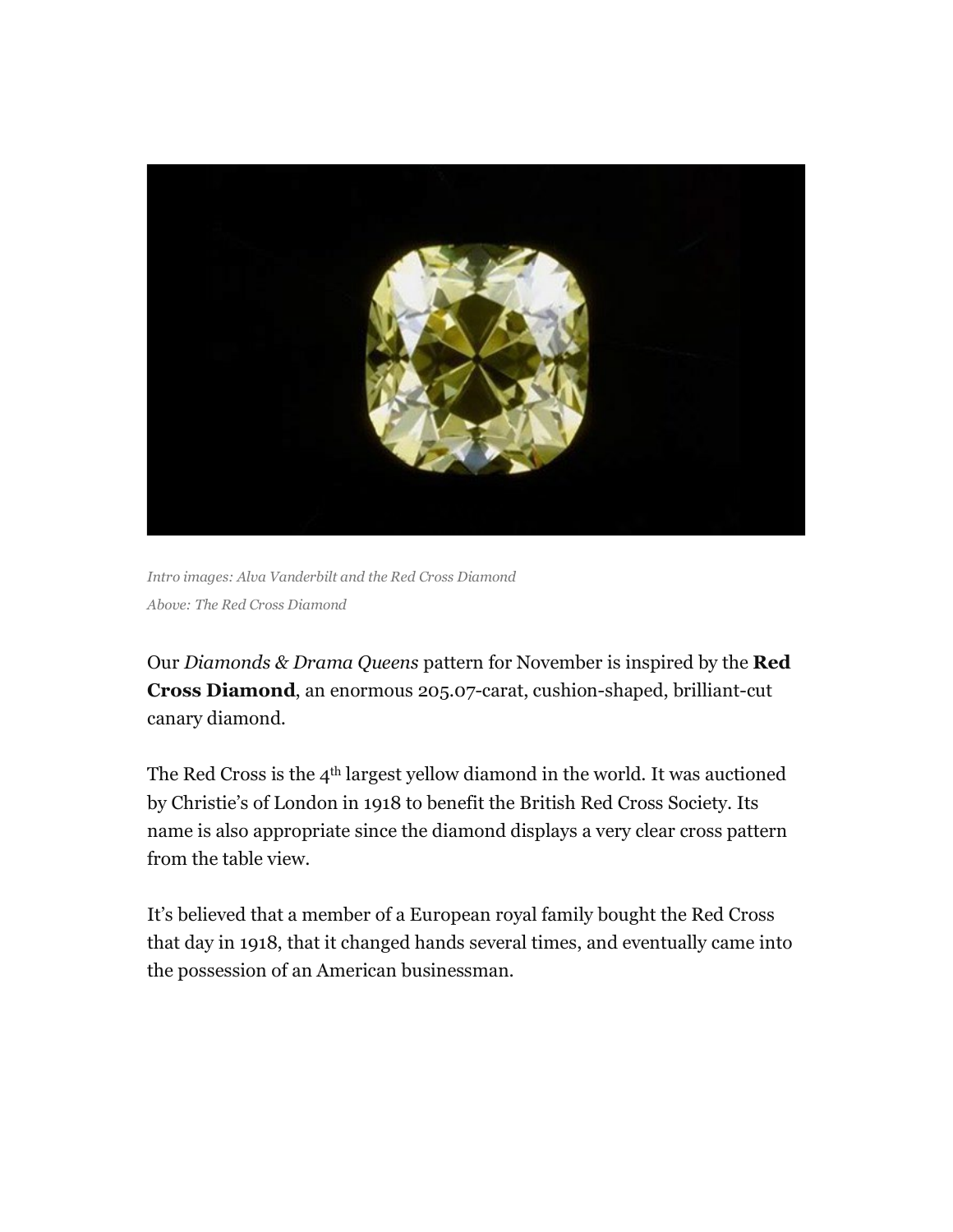## **Gem #2: Alva Vanderbilt**

Here's where I'm going to put a twist on the story and introduce you to an astoundingly wealthy woman of the American Gilded Age who also became an icon for women's suffrage: Alva Vanderbilt.

This woman owned scads of gemstones, one of which *could have been* similar to the Red Cross. Please know that I'm not suggesting that she actually owned it! I'm using this opportunity to introduce you to TWO "gems": the Red Cross Diamond and Alva Vanderbilt.



*Above: Alva Vanderbilt*